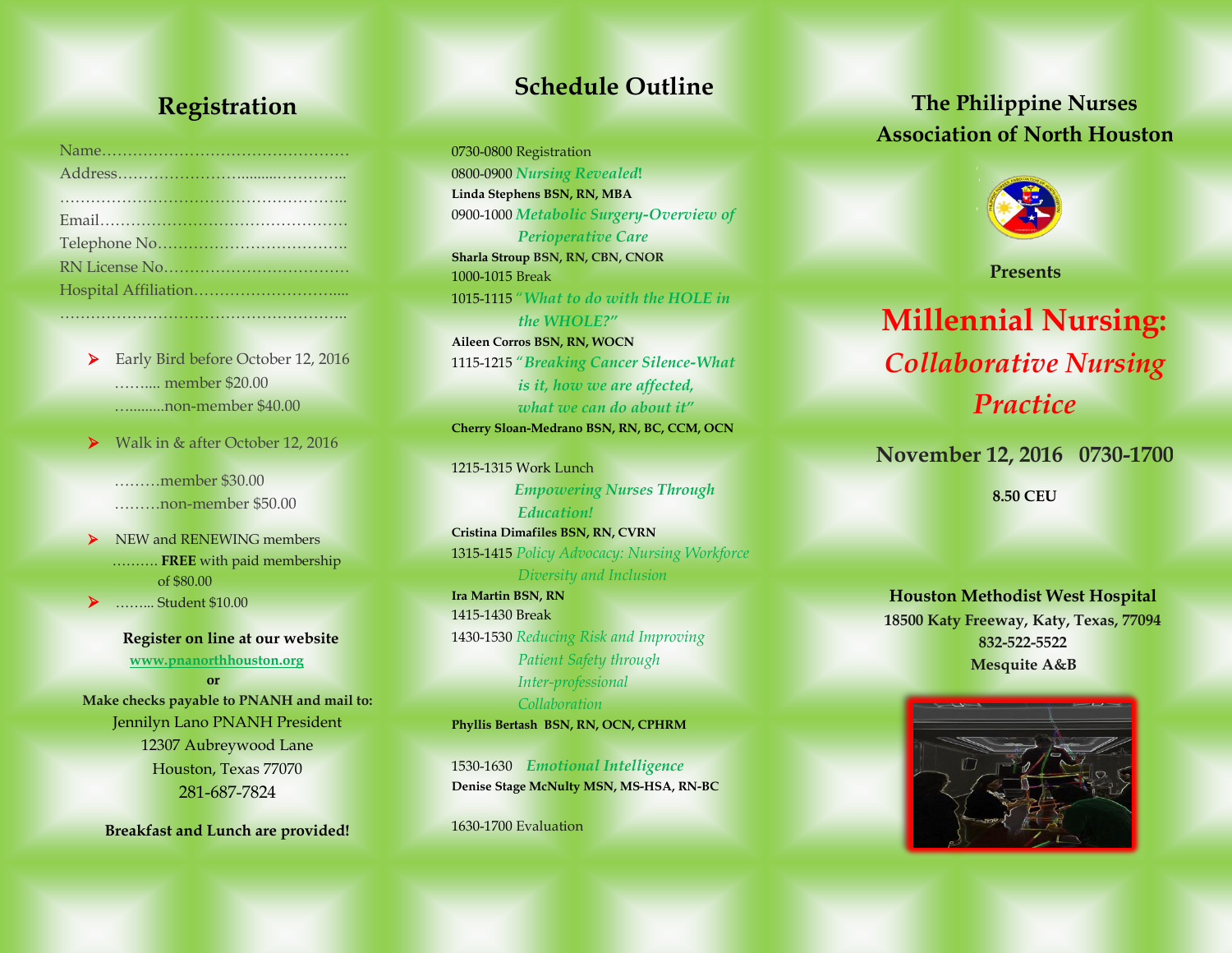### **Faculty**

- **Linda Stephens BSN, RN, MSN** *Vice President and Chief Nursing Officer Memorial Hermann Katy Hospital*
- **Sharla Stroupe BSN, RN, CBN, CNOR** *Houston Methodist WillowBrook Hospital Bariatric & General Surgery Nursing Director*
- **Aileen Corros BSN, RN, WOCN** *Wound Care and Hyperbaric Clinical Manager Kindred Hospital Sugarland*
- **Cherry Sloan-Medrano BSN, RN, BC, CCM, OCN** *Case Manager MD Anderson Physicians Network Cancer Manager Program*
- **Cristina Dimafiles BSN, RN, CVRN** *Critical Care Administrative Coordinator Houston Methodist Willowbrook Hospital*
- **Ira Martin BSN, RN** *Performance Improvement Specialist and Clinical Reviewer MD Anderson Cancer Center*
- **Phyllis Bertash BSN, RN, OCN, CPHRM** *Director of Risk Management Memorial Hermann Katy Hospital*
- **Denise McNulty MSN, MS-HSA, RN-BC** *Director, The Center for professional Excellence Houston Methodist Willowbrook Hospital*

#### **Course Objectives:**

- 1.To enhance highly effective practice environment in taking care of various types of patients.
- 2.To promote collaboration between baby boomers and millennial nurses in various clinical settings



**For further information, please contact:**

**Lourdes Deleon [\(ldeleon0213@sbcglobal.net\)](mailto:ldeleon0213@sbcglobal.net) Jennilyn Lano [\(jennilyn\\_14@yahoo.com\)](mailto:jennilyn_14@yahoo.com) Emilyn Galleon-Gonzales[\(emygonz@aol.com\)](mailto:emygonz@aol.com) Juliana Armachuelo [\(jul\\_arm@yahoo.com\)](mailto:jul_arm@yahoo.com)**

**Cancellation policy:** A written request must be submitted before November 2, 2016 for full refund and fee not refunded thereafter.



**Accreditation:**

**The Philippine Nurses Association of America Foundation(PNAAF) Inc.(CEP14134) is the contact hour provider for this seminar. The PNAAF is an approved provider by the California Board of Registered Nursing.**  *"Coming together is a beginning. Keeping together is a progress. Working together is a success."* 

*Henry Ford*